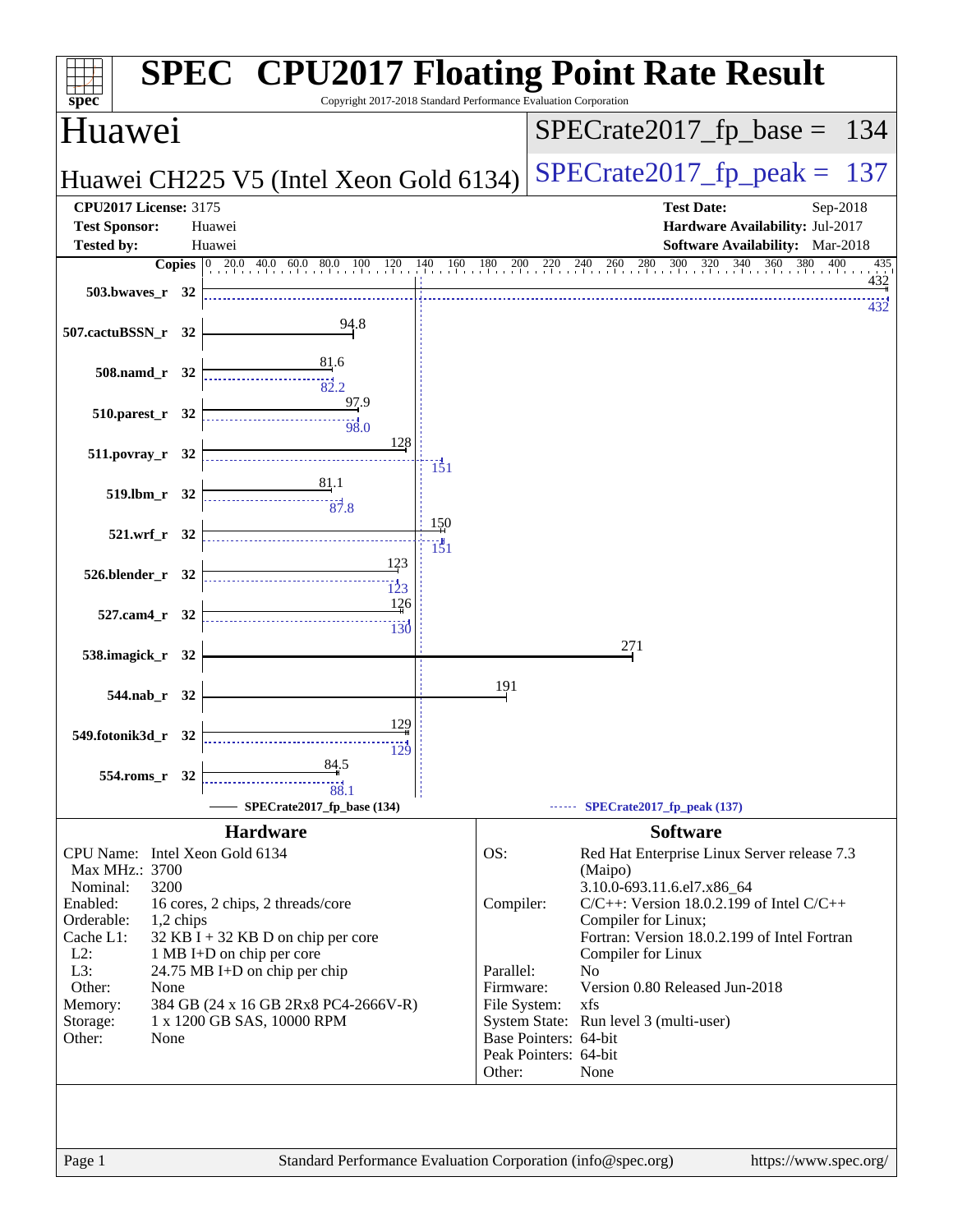| <b>SPEC CPU2017 Floating Point Rate Result</b>                                       |               |                |       |                |              |                               |       |               |                |              |                                        |              |                |              |
|--------------------------------------------------------------------------------------|---------------|----------------|-------|----------------|--------------|-------------------------------|-------|---------------|----------------|--------------|----------------------------------------|--------------|----------------|--------------|
| spec <sup>®</sup><br>Copyright 2017-2018 Standard Performance Evaluation Corporation |               |                |       |                |              |                               |       |               |                |              |                                        |              |                |              |
| Huawei                                                                               |               |                |       |                |              | $SPECrate2017_fp\_base = 134$ |       |               |                |              |                                        |              |                |              |
| $SPECTate2017$ _fp_peak = 137<br>Huawei CH225 V5 (Intel Xeon Gold 6134)              |               |                |       |                |              |                               |       |               |                |              |                                        |              |                |              |
| <b>CPU2017 License: 3175</b>                                                         |               |                |       |                |              |                               |       |               |                |              | <b>Test Date:</b>                      |              | Sep-2018       |              |
| <b>Test Sponsor:</b>                                                                 | Huawei        |                |       |                |              |                               |       |               |                |              | Hardware Availability: Jul-2017        |              |                |              |
| <b>Tested by:</b>                                                                    | Huawei        |                |       |                |              |                               |       |               |                |              | <b>Software Availability:</b> Mar-2018 |              |                |              |
| <b>Results Table</b>                                                                 |               |                |       |                |              |                               |       |               |                |              |                                        |              |                |              |
|                                                                                      |               |                |       | <b>Base</b>    |              |                               |       |               |                |              | Peak                                   |              |                |              |
| <b>Benchmark</b>                                                                     | <b>Copies</b> | <b>Seconds</b> | Ratio | <b>Seconds</b> | <b>Ratio</b> | <b>Seconds</b>                | Ratio | <b>Copies</b> | <b>Seconds</b> | <b>Ratio</b> | <b>Seconds</b>                         | <b>Ratio</b> | <b>Seconds</b> | <b>Ratio</b> |
| 503.bwaves_r                                                                         | 32            | 743            | 432   | 745            | 431          | 743                           | 432   | 32            | 743            | 432          | 742                                    | 432          | 743            | 432          |
| 507.cactuBSSN r                                                                      | 32            | 428            | 94.8  | 428            | 94.7         | 427                           | 94.9  | 32            | 428            | 94.8         | 428                                    | 94.7         | 427            | 94.9         |
| $508$ .namd $r$                                                                      | 32            | 373            | 81.4  | 373            | 81.6         | 372                           | 81.7  | 32            | 369            | 82.3         | 370                                    | 82.2         | 370            | 82.1         |
| 510.parest_r                                                                         | 32            | 855            | 97.9  | 856            | 97.8         | 853                           | 98.1  | 32            | 854            | 98.0         | 851                                    | 98.3         | 857            | 97.7         |
| 511.povray_r                                                                         | 32            | 584            | 128   | 585            | 128          | 582                           | 128   | 32            | 495            | 151          | 496                                    | 151          | 495            | 151          |
| 519.lbm r                                                                            | 32            | 416            | 81.1  | 415            | 81.2         | 416                           | 81.1  | 32            | 384            | 87.8         | 384                                    | 87.8         | 385            | 87.6         |
| $521$ .wrf r                                                                         | 32            | 477            | 150   | 478            | 150          | 470                           | 152   | 32            | 477            | 150          | 472                                    | 152          | 475            | 151          |
| 526.blender r                                                                        | 32            | 397            | 123   | 395            | 123          | 397                           | 123   | 32            | 396            | 123          | 395                                    | 123          | 397            | 123          |
| 527.cam4 r                                                                           | 32            | 444            | 126   | 449            | 125          | 444                           | 126   | 32            | 429            | 130          | 430                                    | 130          | 431            | 130          |
| 538.imagick_r                                                                        | 32            | 294            | 271   | 293            | 271          | 294                           | 271   | 32            | 294            | <b>271</b>   | 293                                    | 271          | 294            | 271          |
| 544.nab_r                                                                            | 32            | 281            | 191   | 281            | 191          | 281                           | 191   | 32            | 281            | 191          | 281                                    | 191          | 281            | 191          |
| 549.fotonik3d r                                                                      | 32            | 961            | 130   | 978            | 127          | 969                           | 129   | 32            | 969            | 129          | 966                                    | 129          | 967            | 129          |
| 554.roms_r                                                                           | 32            | 603            | 84.4  | 594            | 85.6         | 602                           | 84.5  | 32            | 574            | 88.5         | 577                                    | 88.1         | 577            | 88.1         |

**[SPECrate2017\\_fp\\_base =](http://www.spec.org/auto/cpu2017/Docs/result-fields.html#SPECrate2017fpbase) 134**

**[SPECrate2017\\_fp\\_peak =](http://www.spec.org/auto/cpu2017/Docs/result-fields.html#SPECrate2017fppeak) 137**

Results appear in the [order in which they were run.](http://www.spec.org/auto/cpu2017/Docs/result-fields.html#RunOrder) Bold underlined text [indicates a median measurement.](http://www.spec.org/auto/cpu2017/Docs/result-fields.html#Median)

### **[Submit Notes](http://www.spec.org/auto/cpu2017/Docs/result-fields.html#SubmitNotes)**

 The numactl mechanism was used to bind copies to processors. The config file option 'submit' was used to generate numactl commands to bind each copy to a specific processor. For details, please see the config file.

### **[Operating System Notes](http://www.spec.org/auto/cpu2017/Docs/result-fields.html#OperatingSystemNotes)**

Stack size set to unlimited using "ulimit -s unlimited"

### **[General Notes](http://www.spec.org/auto/cpu2017/Docs/result-fields.html#GeneralNotes)**

Environment variables set by runcpu before the start of the run: LD\_LIBRARY\_PATH = "/spec2017/lib/ia32:/spec2017/lib/intel64:/spec2017/je5.0.1-32:/spec2017/je5.0.1-64" Binaries compiled on a system with 1x Intel Core i7-6700K CPU + 32GB RAM memory using Redhat Enterprise Linux 7.5 Transparent Huge Pages enabled by default Prior to runcpu invocation Filesystem page cache synced and cleared with: sync; echo 3> /proc/sys/vm/drop\_caches runcpu command invoked through numactl i.e.:

numactl --interleave=all runcpu <etc>

 Yes: The test sponsor attests, as of date of publication, that CVE-2017-5754 (Meltdown) is mitigated in the system as tested and documented.

**(Continued on next page)**

| Page 2<br>Standard Performance Evaluation Corporation (info@spec.org)<br>https://www.spec.org/ |  |
|------------------------------------------------------------------------------------------------|--|
|------------------------------------------------------------------------------------------------|--|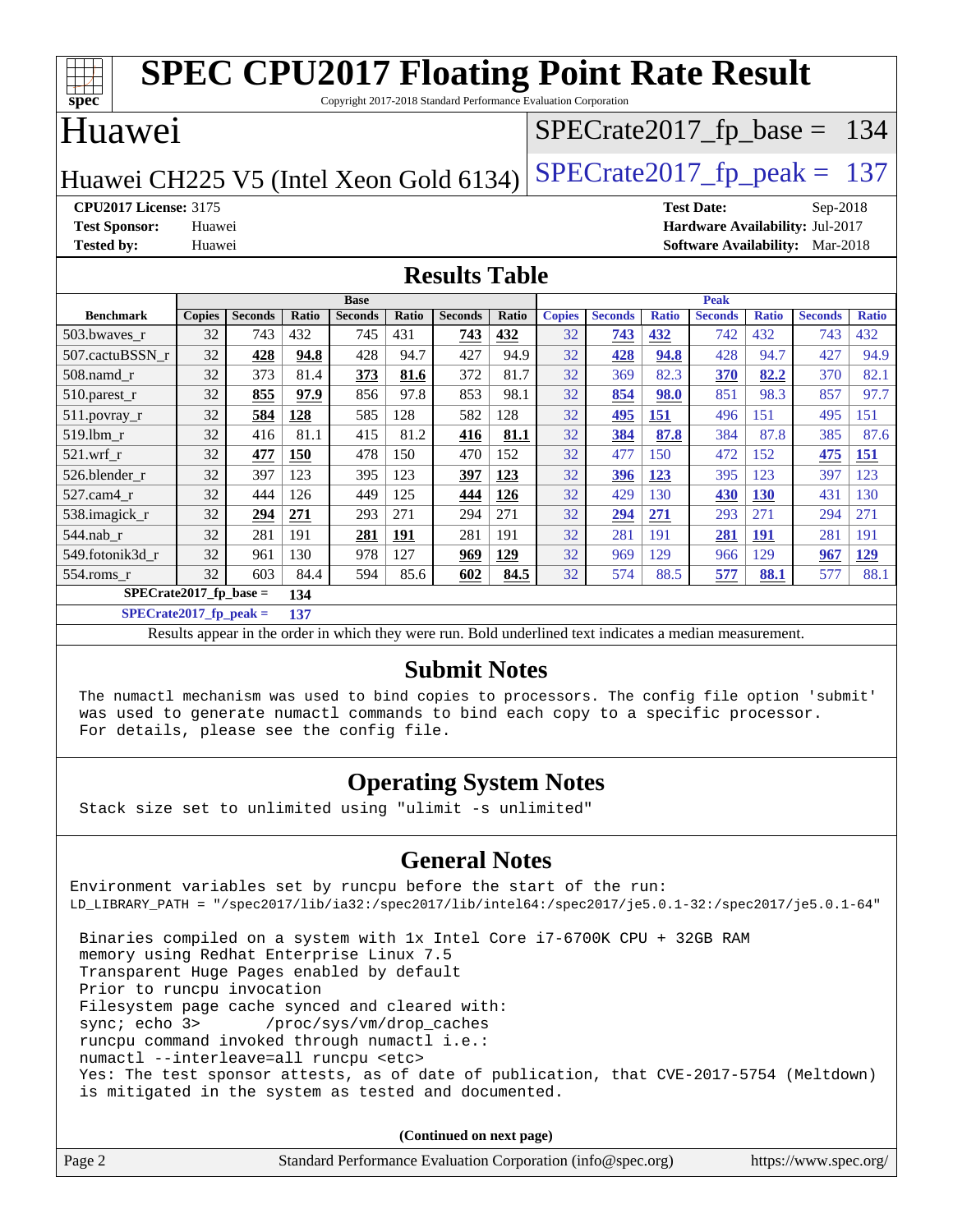

Copyright 2017-2018 Standard Performance Evaluation Corporation

### Huawei

[SPECrate2017\\_fp\\_base =](http://www.spec.org/auto/cpu2017/Docs/result-fields.html#SPECrate2017fpbase) 134

### Huawei CH225 V5 (Intel Xeon Gold 6134) SPECrate  $2017$  fp peak = 137

**[Tested by:](http://www.spec.org/auto/cpu2017/Docs/result-fields.html#Testedby)** Huawei **[Software Availability:](http://www.spec.org/auto/cpu2017/Docs/result-fields.html#SoftwareAvailability)** Mar-2018

**[CPU2017 License:](http://www.spec.org/auto/cpu2017/Docs/result-fields.html#CPU2017License)** 3175 **[Test Date:](http://www.spec.org/auto/cpu2017/Docs/result-fields.html#TestDate)** Sep-2018 **[Test Sponsor:](http://www.spec.org/auto/cpu2017/Docs/result-fields.html#TestSponsor)** Huawei **[Hardware Availability:](http://www.spec.org/auto/cpu2017/Docs/result-fields.html#HardwareAvailability)** Jul-2017

**[General Notes \(Continued\)](http://www.spec.org/auto/cpu2017/Docs/result-fields.html#GeneralNotes)** Yes: The test sponsor attests, as of date of publication, that CVE-2017-5753 (Spectre variant 1) is mitigated in the system as tested and documented. Yes: The test sponsor attests, as of date of publication, that CVE-2017-5715 (Spectre variant 2) is mitigated in the system as tested and documented. **[Platform Notes](http://www.spec.org/auto/cpu2017/Docs/result-fields.html#PlatformNotes)** BIOS configuration: Power Policy Set to Performance SNC Set to Enabled IMC Interleaving Set to 1-way Interleave XPT Prefetch Set to Enabled Sysinfo program /spec2017/bin/sysinfo Rev: r5797 of 2017-06-14 96c45e4568ad54c135fd618bcc091c0f running on localhost.localdomain Thu Sep 27 21:29:05 2018 SUT (System Under Test) info as seen by some common utilities. For more information on this section, see <https://www.spec.org/cpu2017/Docs/config.html#sysinfo> From /proc/cpuinfo model name : Intel(R) Xeon(R) Gold 6134 CPU @ 3.20GHz 2 "physical id"s (chips) 32 "processors" cores, siblings (Caution: counting these is hw and system dependent. The following excerpts from /proc/cpuinfo might not be reliable. Use with caution.) cpu cores : 8 siblings : 16 physical 0: cores 0 2 3 9 16 19 26 27 physical 1: cores 0 2 3 9 16 19 26 27 From lscpu: Architecture: x86\_64 CPU op-mode(s): 32-bit, 64-bit Little Endian  $CPU(s):$  32 On-line CPU(s) list: 0-31 Thread(s) per core: 2 Core(s) per socket: 8 Socket(s): 2 NUMA node(s): 4 Vendor ID: GenuineIntel CPU family: 6 Model: 85 Model name: Intel(R) Xeon(R) Gold 6134 CPU @ 3.20GHz

**(Continued on next page)**

Stepping: 4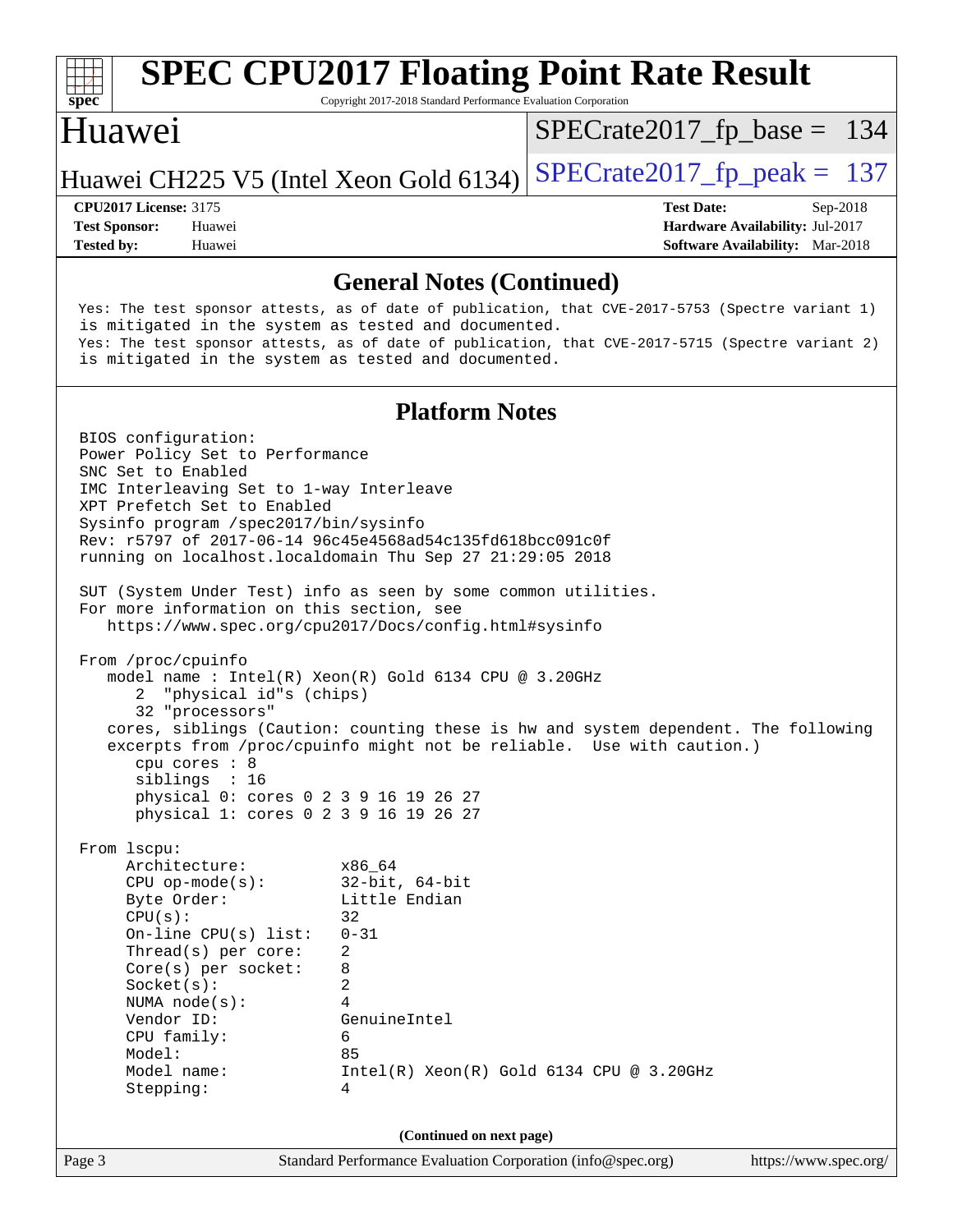| <b>SPEC CPU2017 Floating Point Rate Result</b><br>Copyright 2017-2018 Standard Performance Evaluation Corporation<br>$spec^*$                                                                                                                                                                                                                                                                                                                                                                                                                                                                                                                                                                                                                                                                                                                                                                                                                                                                                                                                                                                                                                                                                                                                                                                                                                             |                                                                                                     |
|---------------------------------------------------------------------------------------------------------------------------------------------------------------------------------------------------------------------------------------------------------------------------------------------------------------------------------------------------------------------------------------------------------------------------------------------------------------------------------------------------------------------------------------------------------------------------------------------------------------------------------------------------------------------------------------------------------------------------------------------------------------------------------------------------------------------------------------------------------------------------------------------------------------------------------------------------------------------------------------------------------------------------------------------------------------------------------------------------------------------------------------------------------------------------------------------------------------------------------------------------------------------------------------------------------------------------------------------------------------------------|-----------------------------------------------------------------------------------------------------|
| Huawei                                                                                                                                                                                                                                                                                                                                                                                                                                                                                                                                                                                                                                                                                                                                                                                                                                                                                                                                                                                                                                                                                                                                                                                                                                                                                                                                                                    | $SPECrate2017_fp\_base = 134$                                                                       |
| Huawei CH225 V5 (Intel Xeon Gold 6134)                                                                                                                                                                                                                                                                                                                                                                                                                                                                                                                                                                                                                                                                                                                                                                                                                                                                                                                                                                                                                                                                                                                                                                                                                                                                                                                                    | $SPECrate2017_fp\_peak = 137$                                                                       |
| <b>CPU2017 License: 3175</b><br><b>Test Sponsor:</b><br>Huawei<br><b>Tested by:</b><br>Huawei                                                                                                                                                                                                                                                                                                                                                                                                                                                                                                                                                                                                                                                                                                                                                                                                                                                                                                                                                                                                                                                                                                                                                                                                                                                                             | <b>Test Date:</b><br>Sep-2018<br>Hardware Availability: Jul-2017<br>Software Availability: Mar-2018 |
| <b>Platform Notes (Continued)</b>                                                                                                                                                                                                                                                                                                                                                                                                                                                                                                                                                                                                                                                                                                                                                                                                                                                                                                                                                                                                                                                                                                                                                                                                                                                                                                                                         |                                                                                                     |
| 3200.000<br>CPU MHz:<br>6405.62<br>BogoMIPS:<br>Virtualization:<br>$VT - x$<br>L1d cache:<br>32K<br>Lli cache:<br>32K<br>L2 cache:<br>1024K<br>L3 cache:<br>25344K<br>NUMA node0 CPU(s):<br>0, 1, 3, 4, 16, 17, 19, 20<br>$2, 5 - 7, 18, 21 - 23$<br>NUMA nodel CPU(s):<br>NUMA $node2$ $CPU(s):$<br>8, 9, 11, 12, 24, 25, 27, 28<br>NUMA $node3$ $CPU(s):$<br>$10, 13 - 15, 26, 29 - 31$<br>/proc/cpuinfo cache data<br>cache size : 25344 KB<br>From numactl --hardware WARNING: a numactl 'node' might or might not correspond to a<br>physical chip.<br>$available: 4 nodes (0-3)$<br>node 0 cpus: 0 1 3 4 16 17 19 20<br>node 0 size: 96433 MB<br>node 0 free: 93607 MB<br>node 1 cpus: 2 5 6 7 18 21 22 23<br>node 1 size: 98304 MB<br>node 1 free: 95665 MB<br>node 2 cpus: 8 9 11 12 24 25 27 28<br>node 2 size: 98304 MB<br>node 2 free: 95414 MB<br>node 3 cpus: 10 13 14 15 26 29 30 31<br>node 3 size: 98304 MB<br>node 3 free: 95725 MB<br>node distances:<br>node<br>$\overline{0}$<br>$\mathbf{1}$<br>2<br>3<br>0 :<br>10<br>11<br>21 21<br>1:11<br>10 21 21<br>2:<br>21<br>21<br>10<br>- 11<br>3:<br>21<br>21<br>11<br>10<br>From /proc/meminfo<br>MemTotal:<br>394168648 kB<br>HugePages_Total:<br>0<br>Hugepagesize:<br>2048 kB<br>From /etc/*release* /etc/*version*<br>os-release:<br>NAME="Red Hat Enterprise Linux Server"<br>VERSION="7.3 (Maipo)" |                                                                                                     |
| ID="rhel"                                                                                                                                                                                                                                                                                                                                                                                                                                                                                                                                                                                                                                                                                                                                                                                                                                                                                                                                                                                                                                                                                                                                                                                                                                                                                                                                                                 |                                                                                                     |
| (Continued on next page)<br>Page 4<br>Standard Performance Evaluation Corporation (info@spec.org)                                                                                                                                                                                                                                                                                                                                                                                                                                                                                                                                                                                                                                                                                                                                                                                                                                                                                                                                                                                                                                                                                                                                                                                                                                                                         | https://www.spec.org/                                                                               |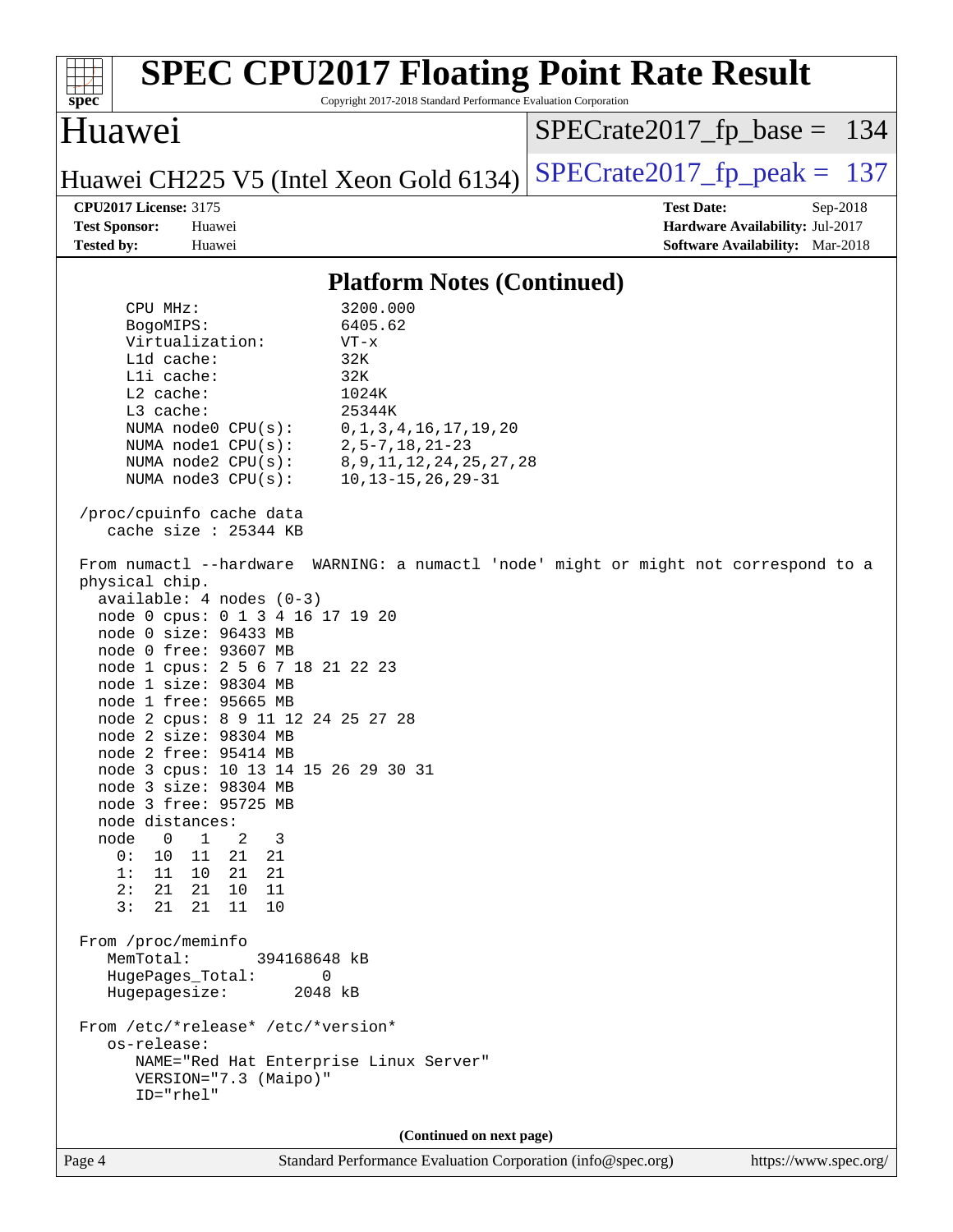| <b>SPEC CPU2017 Floating Point Rate Result</b><br>spec<br>Copyright 2017-2018 Standard Performance Evaluation Corporation                                                                                                                                                                                                                                                                                                                                                                                                                                                                                                                                                                                                                                                                                                                                                                                                                                                                                                                                                                                                                                                                                                |                                                                                                            |  |  |  |  |  |
|--------------------------------------------------------------------------------------------------------------------------------------------------------------------------------------------------------------------------------------------------------------------------------------------------------------------------------------------------------------------------------------------------------------------------------------------------------------------------------------------------------------------------------------------------------------------------------------------------------------------------------------------------------------------------------------------------------------------------------------------------------------------------------------------------------------------------------------------------------------------------------------------------------------------------------------------------------------------------------------------------------------------------------------------------------------------------------------------------------------------------------------------------------------------------------------------------------------------------|------------------------------------------------------------------------------------------------------------|--|--|--|--|--|
| <b>Huawei</b>                                                                                                                                                                                                                                                                                                                                                                                                                                                                                                                                                                                                                                                                                                                                                                                                                                                                                                                                                                                                                                                                                                                                                                                                            | $SPECrate2017_fp\_base = 134$                                                                              |  |  |  |  |  |
| Huawei CH225 V5 (Intel Xeon Gold 6134)                                                                                                                                                                                                                                                                                                                                                                                                                                                                                                                                                                                                                                                                                                                                                                                                                                                                                                                                                                                                                                                                                                                                                                                   | $SPECrate2017_fp\_peak = 137$                                                                              |  |  |  |  |  |
| <b>CPU2017 License: 3175</b><br><b>Test Sponsor:</b><br>Huawei<br><b>Tested by:</b><br>Huawei                                                                                                                                                                                                                                                                                                                                                                                                                                                                                                                                                                                                                                                                                                                                                                                                                                                                                                                                                                                                                                                                                                                            | <b>Test Date:</b><br>Sep-2018<br>Hardware Availability: Jul-2017<br><b>Software Availability:</b> Mar-2018 |  |  |  |  |  |
| <b>Platform Notes (Continued)</b>                                                                                                                                                                                                                                                                                                                                                                                                                                                                                                                                                                                                                                                                                                                                                                                                                                                                                                                                                                                                                                                                                                                                                                                        |                                                                                                            |  |  |  |  |  |
| ID_LIKE="fedora"<br>VERSION_ID="7.3"<br>PRETTY_NAME="Red Hat Enterprise Linux Server 7.3 (Maipo)"<br>ANSI COLOR="0;31"<br>$CPE\_NAME="cpe://o:redhat:enterprise\_linux:7.3:GA:server"$<br>redhat-release: Red Hat Enterprise Linux Server release 7.3 (Maipo)<br>system-release: Red Hat Enterprise Linux Server release 7.3 (Maipo)<br>system-release-cpe: cpe:/o:redhat:enterprise_linux:7.3:ga:server<br>uname $-a$ :<br>Linux localhost.localdomain 3.10.0-693.11.6.el7.x86_64 #1 SMP Thu Dec 28 14:23:39 EST<br>2017 x86_64 x86_64 x86_64 GNU/Linux<br>run-level 3 Sep 27 13:47<br>SPEC is set to: /spec2017<br>Filesystem Type Size Used Avail Use% Mounted on<br>/dev/sda4<br>xfs<br>400G 9.6G 391G<br>$3\frac{6}{6}$ /<br>Additional information from dmidecode follows. WARNING: Use caution when you interpret<br>this section. The 'dmidecode' program reads system data which is "intended to allow<br>hardware to be accurately determined", but the intent may not be met, as there are<br>frequent changes to hardware, firmware, and the "DMTF SMBIOS" standard.<br>BIOS INSYDE Corp. 0.80 06/27/2018<br>Memory:<br>24x Samsung M393A2K43BB1-CTD 16 GB 2 rank 2666<br>(End of data from sysinfo program) |                                                                                                            |  |  |  |  |  |
| <b>Compiler Version Notes</b>                                                                                                                                                                                                                                                                                                                                                                                                                                                                                                                                                                                                                                                                                                                                                                                                                                                                                                                                                                                                                                                                                                                                                                                            |                                                                                                            |  |  |  |  |  |
| 519.1bm_r(base) 538.imagick_r(base, peak) 544.nab_r(base, peak)<br>CC.                                                                                                                                                                                                                                                                                                                                                                                                                                                                                                                                                                                                                                                                                                                                                                                                                                                                                                                                                                                                                                                                                                                                                   |                                                                                                            |  |  |  |  |  |
| icc (ICC) 18.0.2 20180210<br>Copyright (C) 1985-2018 Intel Corporation. All rights reserved.                                                                                                                                                                                                                                                                                                                                                                                                                                                                                                                                                                                                                                                                                                                                                                                                                                                                                                                                                                                                                                                                                                                             |                                                                                                            |  |  |  |  |  |
| $519.1bm_r(peak)$<br>CC.                                                                                                                                                                                                                                                                                                                                                                                                                                                                                                                                                                                                                                                                                                                                                                                                                                                                                                                                                                                                                                                                                                                                                                                                 |                                                                                                            |  |  |  |  |  |
| icc (ICC) 18.0.2 20180210<br>Copyright (C) 1985-2018 Intel Corporation. All rights reserved.                                                                                                                                                                                                                                                                                                                                                                                                                                                                                                                                                                                                                                                                                                                                                                                                                                                                                                                                                                                                                                                                                                                             |                                                                                                            |  |  |  |  |  |
|                                                                                                                                                                                                                                                                                                                                                                                                                                                                                                                                                                                                                                                                                                                                                                                                                                                                                                                                                                                                                                                                                                                                                                                                                          |                                                                                                            |  |  |  |  |  |
| (Continued on next page)<br>Page 5<br>Standard Performance Evaluation Corporation (info@spec.org)                                                                                                                                                                                                                                                                                                                                                                                                                                                                                                                                                                                                                                                                                                                                                                                                                                                                                                                                                                                                                                                                                                                        | https://www.spec.org/                                                                                      |  |  |  |  |  |
|                                                                                                                                                                                                                                                                                                                                                                                                                                                                                                                                                                                                                                                                                                                                                                                                                                                                                                                                                                                                                                                                                                                                                                                                                          |                                                                                                            |  |  |  |  |  |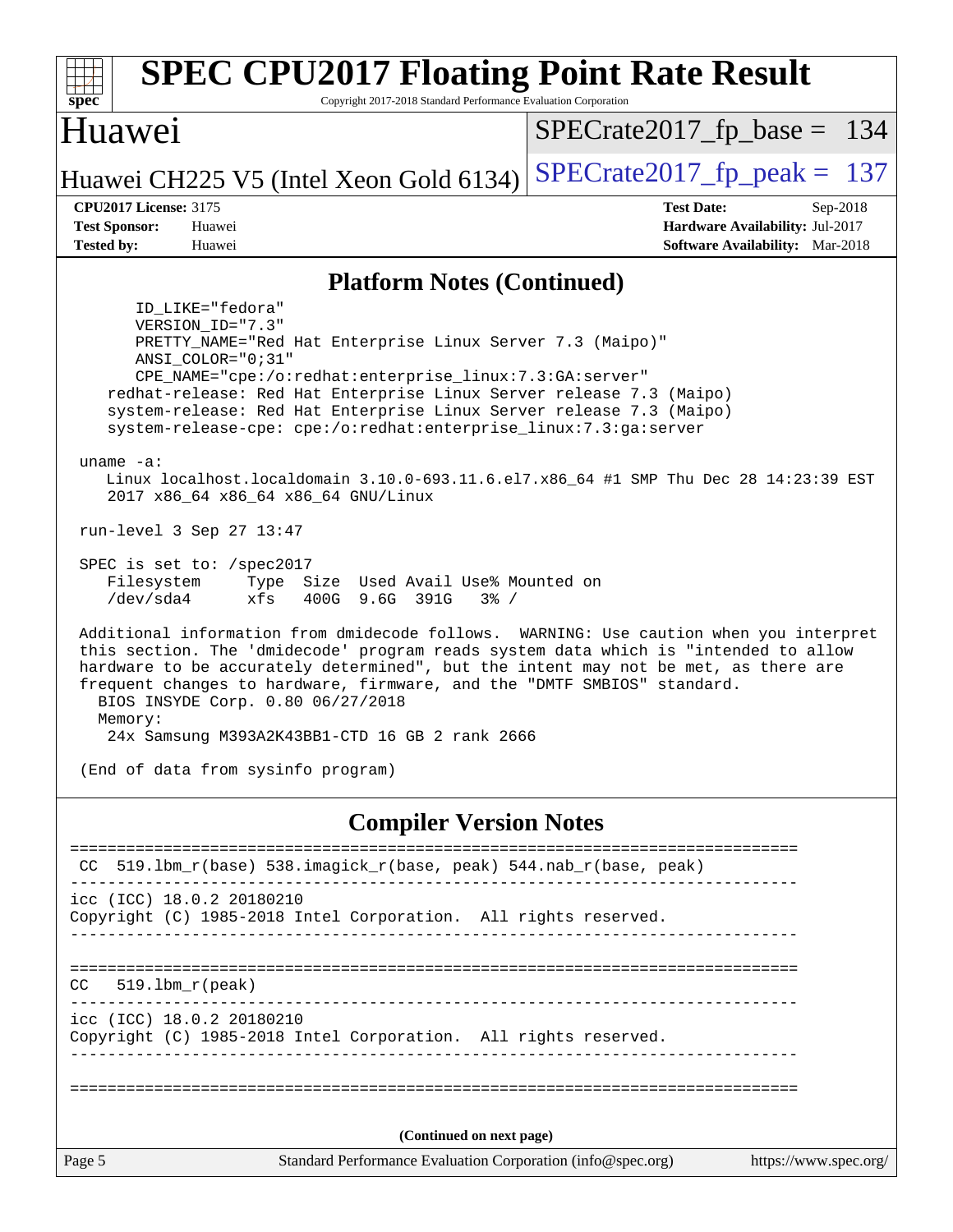| s<br>ne<br>I<br>Ľ |  |  |  |  |  |
|-------------------|--|--|--|--|--|

Copyright 2017-2018 Standard Performance Evaluation Corporation

## Huawei

[SPECrate2017\\_fp\\_base =](http://www.spec.org/auto/cpu2017/Docs/result-fields.html#SPECrate2017fpbase) 134

Huawei CH225 V5 (Intel Xeon Gold 6134) [SPECrate2017\\_fp\\_peak =](http://www.spec.org/auto/cpu2017/Docs/result-fields.html#SPECrate2017fppeak)  $137$ 

**[CPU2017 License:](http://www.spec.org/auto/cpu2017/Docs/result-fields.html#CPU2017License)** 3175 **[Test Date:](http://www.spec.org/auto/cpu2017/Docs/result-fields.html#TestDate)** Sep-2018

**[Test Sponsor:](http://www.spec.org/auto/cpu2017/Docs/result-fields.html#TestSponsor)** Huawei **[Hardware Availability:](http://www.spec.org/auto/cpu2017/Docs/result-fields.html#HardwareAvailability)** Jul-2017 **[Tested by:](http://www.spec.org/auto/cpu2017/Docs/result-fields.html#Testedby)** Huawei **[Software Availability:](http://www.spec.org/auto/cpu2017/Docs/result-fields.html#SoftwareAvailability)** Mar-2018

### **[Compiler Version Notes \(Continued\)](http://www.spec.org/auto/cpu2017/Docs/result-fields.html#CompilerVersionNotes)**

| Standard Performance Evaluation Corporation (info@spec.org)<br>Page 6<br>https://www.spec.org/                              |
|-----------------------------------------------------------------------------------------------------------------------------|
| (Continued on next page)                                                                                                    |
| ifort (IFORT) 18.0.2 20180210<br>Copyright (C) 1985-2018 Intel Corporation. All rights reserved.                            |
| 503.bwaves_r(base, peak) 549.fotonik3d_r(base, peak) 554.roms_r(base)<br>FC.                                                |
| ifort (IFORT) 18.0.2 20180210<br>Copyright (C) 1985-2018 Intel Corporation. All rights reserved.                            |
| icc (ICC) 18.0.2 20180210<br>Copyright (C) 1985-2018 Intel Corporation.<br>All rights reserved.                             |
| icpc (ICC) 18.0.2 20180210<br>Copyright (C) 1985-2018 Intel Corporation. All rights reserved.                               |
| FC 507.cactuBSSN_r(base, peak)                                                                                              |
| icc (ICC) 18.0.2 20180210<br>Copyright (C) 1985-2018 Intel Corporation. All rights reserved.                                |
| icpc (ICC) 18.0.2 20180210<br>Copyright (C) 1985-2018 Intel Corporation. All rights reserved.                               |
| CC 511.povray_r(peak)                                                                                                       |
| Copyright (C) 1985-2018 Intel Corporation. All rights reserved.                                                             |
| icpc (ICC) 18.0.2 20180210<br>Copyright (C) 1985-2018 Intel Corporation. All rights reserved.<br>icc (ICC) 18.0.2 20180210  |
| CC 511.povray_r(base) 526.blender_r(base, peak)                                                                             |
| icpc (ICC) 18.0.2 20180210<br>Copyright (C) 1985-2018 Intel Corporation. All rights reserved.<br>__________________________ |
| $CXXC 508.namd_r (peak)$                                                                                                    |
| Copyright (C) 1985-2018 Intel Corporation. All rights reserved.                                                             |
| CXXC 508.namd_r(base) 510.parest_r(base, peak)<br>icpc (ICC) 18.0.2 20180210                                                |
|                                                                                                                             |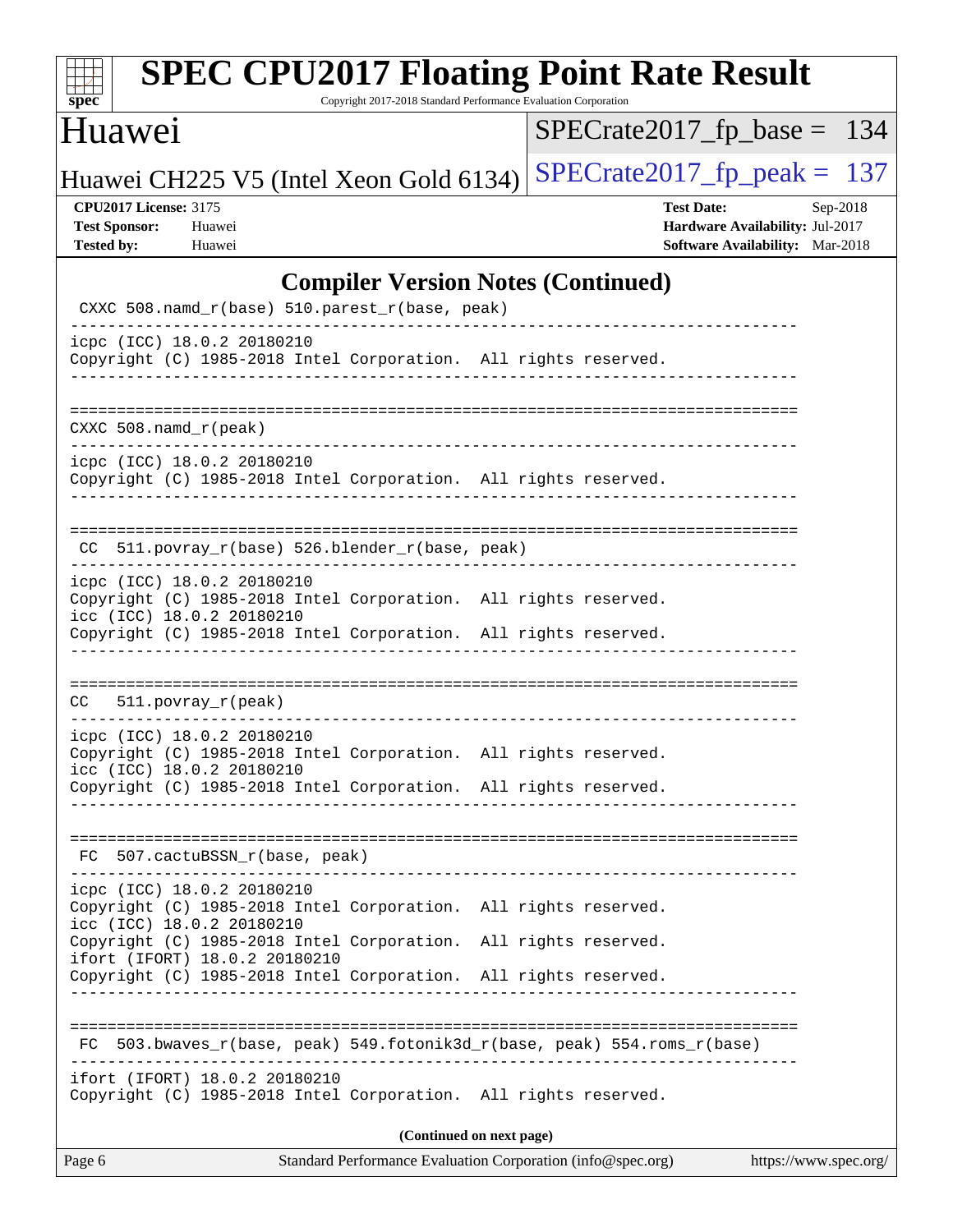| <b>SPEC CPU2017 Floating Point Rate Result</b><br>Copyright 2017-2018 Standard Performance Evaluation Corporation<br>spec <sup>®</sup>                                                           |                                                                                                     |
|--------------------------------------------------------------------------------------------------------------------------------------------------------------------------------------------------|-----------------------------------------------------------------------------------------------------|
| <b>Huawei</b>                                                                                                                                                                                    | $SPECrate2017_fp\_base = 134$                                                                       |
| Huawei CH225 V5 (Intel Xeon Gold 6134)                                                                                                                                                           | $SPECTate2017$ _fp_peak = 137                                                                       |
| <b>CPU2017 License: 3175</b><br><b>Test Sponsor:</b><br>Huawei<br><b>Tested by:</b><br>Huawei                                                                                                    | <b>Test Date:</b><br>Sep-2018<br>Hardware Availability: Jul-2017<br>Software Availability: Mar-2018 |
| <b>Compiler Version Notes (Continued)</b>                                                                                                                                                        |                                                                                                     |
| 554.roms_r(peak)<br>FC                                                                                                                                                                           |                                                                                                     |
| ifort (IFORT) 18.0.2 20180210<br>Copyright (C) 1985-2018 Intel Corporation. All rights reserved.                                                                                                 |                                                                                                     |
| $CC$ 521.wrf_r(base) 527.cam4_r(base)                                                                                                                                                            |                                                                                                     |
| ifort (IFORT) 18.0.2 20180210<br>Copyright (C) 1985-2018 Intel Corporation. All rights reserved.<br>icc (ICC) 18.0.2 20180210<br>Copyright (C) 1985-2018 Intel Corporation. All rights reserved. |                                                                                                     |
| 521.wrf_r(peak) 527.cam4_r(peak)<br>CC.                                                                                                                                                          |                                                                                                     |
| ifort (IFORT) 18.0.2 20180210<br>Copyright (C) 1985-2018 Intel Corporation. All rights reserved.<br>icc (ICC) 18.0.2 20180210                                                                    |                                                                                                     |
| Copyright (C) 1985-2018 Intel Corporation. All rights reserved.                                                                                                                                  |                                                                                                     |
| <b>Base Compiler Invocation</b>                                                                                                                                                                  |                                                                                                     |
| C benchmarks:<br>$\text{icc}$ -m64 -std=c11                                                                                                                                                      |                                                                                                     |
| $C++$ benchmarks:                                                                                                                                                                                |                                                                                                     |

[Fortran benchmarks](http://www.spec.org/auto/cpu2017/Docs/result-fields.html#Fortranbenchmarks): [ifort -m64](http://www.spec.org/cpu2017/results/res2018q4/cpu2017-20181007-09080.flags.html#user_FCbase_intel_ifort_64bit_24f2bb282fbaeffd6157abe4f878425411749daecae9a33200eee2bee2fe76f3b89351d69a8130dd5949958ce389cf37ff59a95e7a40d588e8d3a57e0c3fd751)

[icpc -m64](http://www.spec.org/cpu2017/results/res2018q4/cpu2017-20181007-09080.flags.html#user_CXXbase_intel_icpc_64bit_4ecb2543ae3f1412ef961e0650ca070fec7b7afdcd6ed48761b84423119d1bf6bdf5cad15b44d48e7256388bc77273b966e5eb805aefd121eb22e9299b2ec9d9)

[Benchmarks using both Fortran and C](http://www.spec.org/auto/cpu2017/Docs/result-fields.html#BenchmarksusingbothFortranandC): [ifort -m64](http://www.spec.org/cpu2017/results/res2018q4/cpu2017-20181007-09080.flags.html#user_CC_FCbase_intel_ifort_64bit_24f2bb282fbaeffd6157abe4f878425411749daecae9a33200eee2bee2fe76f3b89351d69a8130dd5949958ce389cf37ff59a95e7a40d588e8d3a57e0c3fd751) [icc -m64 -std=c11](http://www.spec.org/cpu2017/results/res2018q4/cpu2017-20181007-09080.flags.html#user_CC_FCbase_intel_icc_64bit_c11_33ee0cdaae7deeeab2a9725423ba97205ce30f63b9926c2519791662299b76a0318f32ddfffdc46587804de3178b4f9328c46fa7c2b0cd779d7a61945c91cd35)

[Benchmarks using both C and C++](http://www.spec.org/auto/cpu2017/Docs/result-fields.html#BenchmarksusingbothCandCXX): [icpc -m64](http://www.spec.org/cpu2017/results/res2018q4/cpu2017-20181007-09080.flags.html#user_CC_CXXbase_intel_icpc_64bit_4ecb2543ae3f1412ef961e0650ca070fec7b7afdcd6ed48761b84423119d1bf6bdf5cad15b44d48e7256388bc77273b966e5eb805aefd121eb22e9299b2ec9d9) [icc -m64 -std=c11](http://www.spec.org/cpu2017/results/res2018q4/cpu2017-20181007-09080.flags.html#user_CC_CXXbase_intel_icc_64bit_c11_33ee0cdaae7deeeab2a9725423ba97205ce30f63b9926c2519791662299b76a0318f32ddfffdc46587804de3178b4f9328c46fa7c2b0cd779d7a61945c91cd35)

[Benchmarks using Fortran, C, and C++:](http://www.spec.org/auto/cpu2017/Docs/result-fields.html#BenchmarksusingFortranCandCXX) [icpc -m64](http://www.spec.org/cpu2017/results/res2018q4/cpu2017-20181007-09080.flags.html#user_CC_CXX_FCbase_intel_icpc_64bit_4ecb2543ae3f1412ef961e0650ca070fec7b7afdcd6ed48761b84423119d1bf6bdf5cad15b44d48e7256388bc77273b966e5eb805aefd121eb22e9299b2ec9d9) [icc -m64 -std=c11](http://www.spec.org/cpu2017/results/res2018q4/cpu2017-20181007-09080.flags.html#user_CC_CXX_FCbase_intel_icc_64bit_c11_33ee0cdaae7deeeab2a9725423ba97205ce30f63b9926c2519791662299b76a0318f32ddfffdc46587804de3178b4f9328c46fa7c2b0cd779d7a61945c91cd35) [ifort -m64](http://www.spec.org/cpu2017/results/res2018q4/cpu2017-20181007-09080.flags.html#user_CC_CXX_FCbase_intel_ifort_64bit_24f2bb282fbaeffd6157abe4f878425411749daecae9a33200eee2bee2fe76f3b89351d69a8130dd5949958ce389cf37ff59a95e7a40d588e8d3a57e0c3fd751)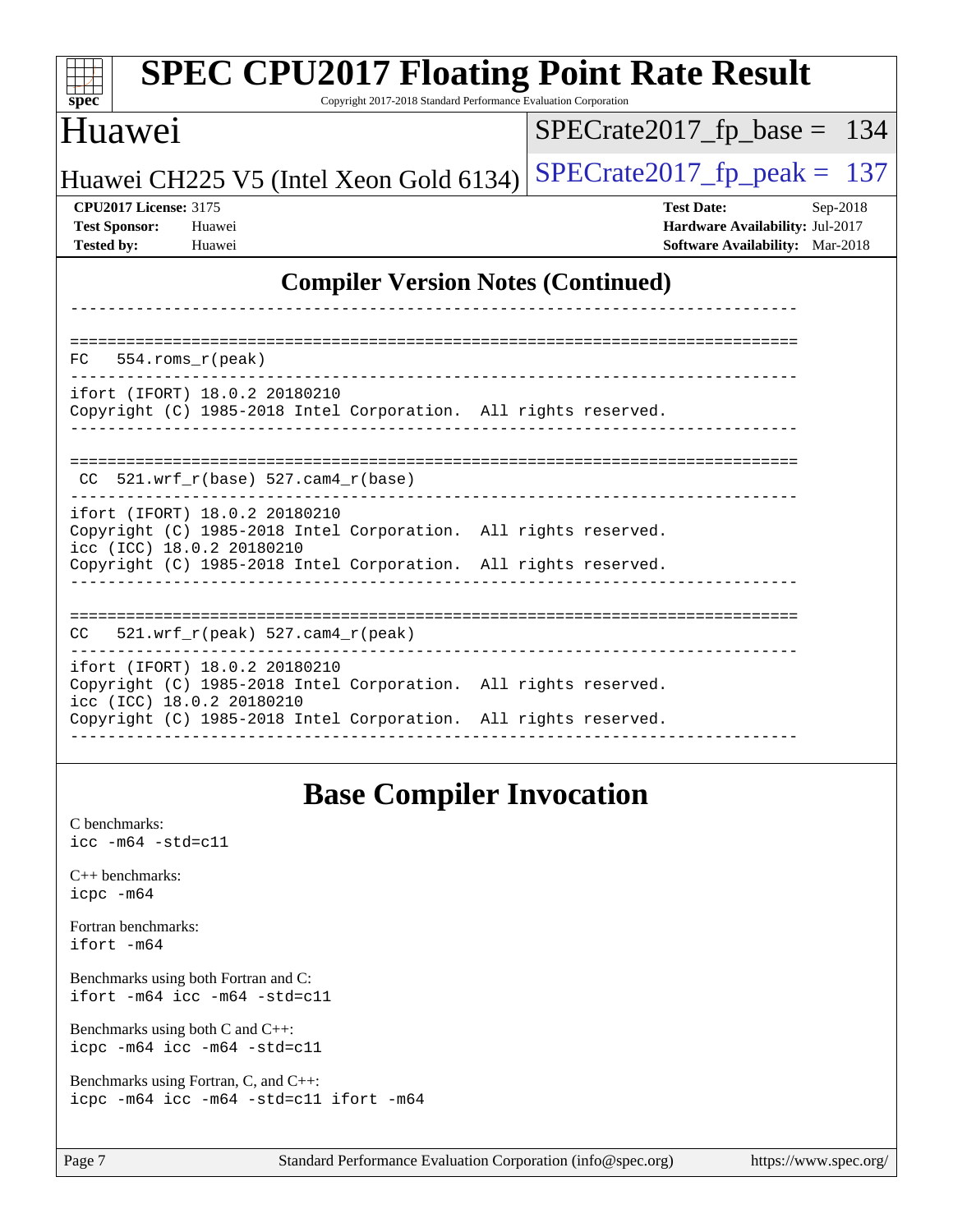

Copyright 2017-2018 Standard Performance Evaluation Corporation

### Huawei

[SPECrate2017\\_fp\\_base =](http://www.spec.org/auto/cpu2017/Docs/result-fields.html#SPECrate2017fpbase) 134

Huawei CH225 V5 (Intel Xeon Gold 6134) SPECrate  $2017$  fp peak = 137

**[CPU2017 License:](http://www.spec.org/auto/cpu2017/Docs/result-fields.html#CPU2017License)** 3175 **[Test Date:](http://www.spec.org/auto/cpu2017/Docs/result-fields.html#TestDate)** Sep-2018 **[Test Sponsor:](http://www.spec.org/auto/cpu2017/Docs/result-fields.html#TestSponsor)** Huawei **[Hardware Availability:](http://www.spec.org/auto/cpu2017/Docs/result-fields.html#HardwareAvailability)** Jul-2017 **[Tested by:](http://www.spec.org/auto/cpu2017/Docs/result-fields.html#Testedby)** Huawei **[Software Availability:](http://www.spec.org/auto/cpu2017/Docs/result-fields.html#SoftwareAvailability)** Mar-2018

## **[Base Portability Flags](http://www.spec.org/auto/cpu2017/Docs/result-fields.html#BasePortabilityFlags)**

 503.bwaves\_r: [-DSPEC\\_LP64](http://www.spec.org/cpu2017/results/res2018q4/cpu2017-20181007-09080.flags.html#suite_basePORTABILITY503_bwaves_r_DSPEC_LP64) 507.cactuBSSN\_r: [-DSPEC\\_LP64](http://www.spec.org/cpu2017/results/res2018q4/cpu2017-20181007-09080.flags.html#suite_basePORTABILITY507_cactuBSSN_r_DSPEC_LP64) 508.namd\_r: [-DSPEC\\_LP64](http://www.spec.org/cpu2017/results/res2018q4/cpu2017-20181007-09080.flags.html#suite_basePORTABILITY508_namd_r_DSPEC_LP64) 510.parest\_r: [-DSPEC\\_LP64](http://www.spec.org/cpu2017/results/res2018q4/cpu2017-20181007-09080.flags.html#suite_basePORTABILITY510_parest_r_DSPEC_LP64) 511.povray\_r: [-DSPEC\\_LP64](http://www.spec.org/cpu2017/results/res2018q4/cpu2017-20181007-09080.flags.html#suite_basePORTABILITY511_povray_r_DSPEC_LP64) 519.lbm\_r: [-DSPEC\\_LP64](http://www.spec.org/cpu2017/results/res2018q4/cpu2017-20181007-09080.flags.html#suite_basePORTABILITY519_lbm_r_DSPEC_LP64) 521.wrf\_r: [-DSPEC\\_LP64](http://www.spec.org/cpu2017/results/res2018q4/cpu2017-20181007-09080.flags.html#suite_basePORTABILITY521_wrf_r_DSPEC_LP64) [-DSPEC\\_CASE\\_FLAG](http://www.spec.org/cpu2017/results/res2018q4/cpu2017-20181007-09080.flags.html#b521.wrf_r_baseCPORTABILITY_DSPEC_CASE_FLAG) [-convert big\\_endian](http://www.spec.org/cpu2017/results/res2018q4/cpu2017-20181007-09080.flags.html#user_baseFPORTABILITY521_wrf_r_convert_big_endian_c3194028bc08c63ac5d04de18c48ce6d347e4e562e8892b8bdbdc0214820426deb8554edfa529a3fb25a586e65a3d812c835984020483e7e73212c4d31a38223) 526.blender\_r: [-DSPEC\\_LP64](http://www.spec.org/cpu2017/results/res2018q4/cpu2017-20181007-09080.flags.html#suite_basePORTABILITY526_blender_r_DSPEC_LP64) [-DSPEC\\_LINUX](http://www.spec.org/cpu2017/results/res2018q4/cpu2017-20181007-09080.flags.html#b526.blender_r_baseCPORTABILITY_DSPEC_LINUX) [-funsigned-char](http://www.spec.org/cpu2017/results/res2018q4/cpu2017-20181007-09080.flags.html#user_baseCPORTABILITY526_blender_r_force_uchar_40c60f00ab013830e2dd6774aeded3ff59883ba5a1fc5fc14077f794d777847726e2a5858cbc7672e36e1b067e7e5c1d9a74f7176df07886a243d7cc18edfe67) 527.cam4\_r: [-DSPEC\\_LP64](http://www.spec.org/cpu2017/results/res2018q4/cpu2017-20181007-09080.flags.html#suite_basePORTABILITY527_cam4_r_DSPEC_LP64) [-DSPEC\\_CASE\\_FLAG](http://www.spec.org/cpu2017/results/res2018q4/cpu2017-20181007-09080.flags.html#b527.cam4_r_baseCPORTABILITY_DSPEC_CASE_FLAG) 538.imagick\_r: [-DSPEC\\_LP64](http://www.spec.org/cpu2017/results/res2018q4/cpu2017-20181007-09080.flags.html#suite_basePORTABILITY538_imagick_r_DSPEC_LP64) 544.nab\_r: [-DSPEC\\_LP64](http://www.spec.org/cpu2017/results/res2018q4/cpu2017-20181007-09080.flags.html#suite_basePORTABILITY544_nab_r_DSPEC_LP64) 549.fotonik3d\_r: [-DSPEC\\_LP64](http://www.spec.org/cpu2017/results/res2018q4/cpu2017-20181007-09080.flags.html#suite_basePORTABILITY549_fotonik3d_r_DSPEC_LP64) 554.roms\_r: [-DSPEC\\_LP64](http://www.spec.org/cpu2017/results/res2018q4/cpu2017-20181007-09080.flags.html#suite_basePORTABILITY554_roms_r_DSPEC_LP64)

**[Base Optimization Flags](http://www.spec.org/auto/cpu2017/Docs/result-fields.html#BaseOptimizationFlags)**

[C benchmarks](http://www.spec.org/auto/cpu2017/Docs/result-fields.html#Cbenchmarks):

[-xCORE-AVX2](http://www.spec.org/cpu2017/results/res2018q4/cpu2017-20181007-09080.flags.html#user_CCbase_f-xCORE-AVX2) [-ipo](http://www.spec.org/cpu2017/results/res2018q4/cpu2017-20181007-09080.flags.html#user_CCbase_f-ipo) [-O3](http://www.spec.org/cpu2017/results/res2018q4/cpu2017-20181007-09080.flags.html#user_CCbase_f-O3) [-no-prec-div](http://www.spec.org/cpu2017/results/res2018q4/cpu2017-20181007-09080.flags.html#user_CCbase_f-no-prec-div) [-qopt-prefetch](http://www.spec.org/cpu2017/results/res2018q4/cpu2017-20181007-09080.flags.html#user_CCbase_f-qopt-prefetch) [-ffinite-math-only](http://www.spec.org/cpu2017/results/res2018q4/cpu2017-20181007-09080.flags.html#user_CCbase_f_finite_math_only_cb91587bd2077682c4b38af759c288ed7c732db004271a9512da14a4f8007909a5f1427ecbf1a0fb78ff2a814402c6114ac565ca162485bbcae155b5e4258871) [-qopt-mem-layout-trans=3](http://www.spec.org/cpu2017/results/res2018q4/cpu2017-20181007-09080.flags.html#user_CCbase_f-qopt-mem-layout-trans_de80db37974c74b1f0e20d883f0b675c88c3b01e9d123adea9b28688d64333345fb62bc4a798493513fdb68f60282f9a726aa07f478b2f7113531aecce732043)

### [C++ benchmarks:](http://www.spec.org/auto/cpu2017/Docs/result-fields.html#CXXbenchmarks)

[-xCORE-AVX2](http://www.spec.org/cpu2017/results/res2018q4/cpu2017-20181007-09080.flags.html#user_CXXbase_f-xCORE-AVX2) [-ipo](http://www.spec.org/cpu2017/results/res2018q4/cpu2017-20181007-09080.flags.html#user_CXXbase_f-ipo) [-O3](http://www.spec.org/cpu2017/results/res2018q4/cpu2017-20181007-09080.flags.html#user_CXXbase_f-O3) [-no-prec-div](http://www.spec.org/cpu2017/results/res2018q4/cpu2017-20181007-09080.flags.html#user_CXXbase_f-no-prec-div) [-qopt-prefetch](http://www.spec.org/cpu2017/results/res2018q4/cpu2017-20181007-09080.flags.html#user_CXXbase_f-qopt-prefetch) [-ffinite-math-only](http://www.spec.org/cpu2017/results/res2018q4/cpu2017-20181007-09080.flags.html#user_CXXbase_f_finite_math_only_cb91587bd2077682c4b38af759c288ed7c732db004271a9512da14a4f8007909a5f1427ecbf1a0fb78ff2a814402c6114ac565ca162485bbcae155b5e4258871) [-qopt-mem-layout-trans=3](http://www.spec.org/cpu2017/results/res2018q4/cpu2017-20181007-09080.flags.html#user_CXXbase_f-qopt-mem-layout-trans_de80db37974c74b1f0e20d883f0b675c88c3b01e9d123adea9b28688d64333345fb62bc4a798493513fdb68f60282f9a726aa07f478b2f7113531aecce732043)

### [Fortran benchmarks](http://www.spec.org/auto/cpu2017/Docs/result-fields.html#Fortranbenchmarks):

[-xCORE-AVX2](http://www.spec.org/cpu2017/results/res2018q4/cpu2017-20181007-09080.flags.html#user_FCbase_f-xCORE-AVX2) [-ipo](http://www.spec.org/cpu2017/results/res2018q4/cpu2017-20181007-09080.flags.html#user_FCbase_f-ipo) [-O3](http://www.spec.org/cpu2017/results/res2018q4/cpu2017-20181007-09080.flags.html#user_FCbase_f-O3) [-no-prec-div](http://www.spec.org/cpu2017/results/res2018q4/cpu2017-20181007-09080.flags.html#user_FCbase_f-no-prec-div) [-qopt-prefetch](http://www.spec.org/cpu2017/results/res2018q4/cpu2017-20181007-09080.flags.html#user_FCbase_f-qopt-prefetch) [-ffinite-math-only](http://www.spec.org/cpu2017/results/res2018q4/cpu2017-20181007-09080.flags.html#user_FCbase_f_finite_math_only_cb91587bd2077682c4b38af759c288ed7c732db004271a9512da14a4f8007909a5f1427ecbf1a0fb78ff2a814402c6114ac565ca162485bbcae155b5e4258871) [-qopt-mem-layout-trans=3](http://www.spec.org/cpu2017/results/res2018q4/cpu2017-20181007-09080.flags.html#user_FCbase_f-qopt-mem-layout-trans_de80db37974c74b1f0e20d883f0b675c88c3b01e9d123adea9b28688d64333345fb62bc4a798493513fdb68f60282f9a726aa07f478b2f7113531aecce732043) [-auto](http://www.spec.org/cpu2017/results/res2018q4/cpu2017-20181007-09080.flags.html#user_FCbase_f-auto) [-nostandard-realloc-lhs](http://www.spec.org/cpu2017/results/res2018q4/cpu2017-20181007-09080.flags.html#user_FCbase_f_2003_std_realloc_82b4557e90729c0f113870c07e44d33d6f5a304b4f63d4c15d2d0f1fab99f5daaed73bdb9275d9ae411527f28b936061aa8b9c8f2d63842963b95c9dd6426b8a)

[Benchmarks using both Fortran and C](http://www.spec.org/auto/cpu2017/Docs/result-fields.html#BenchmarksusingbothFortranandC):

[-xCORE-AVX2](http://www.spec.org/cpu2017/results/res2018q4/cpu2017-20181007-09080.flags.html#user_CC_FCbase_f-xCORE-AVX2) [-ipo](http://www.spec.org/cpu2017/results/res2018q4/cpu2017-20181007-09080.flags.html#user_CC_FCbase_f-ipo) [-O3](http://www.spec.org/cpu2017/results/res2018q4/cpu2017-20181007-09080.flags.html#user_CC_FCbase_f-O3) [-no-prec-div](http://www.spec.org/cpu2017/results/res2018q4/cpu2017-20181007-09080.flags.html#user_CC_FCbase_f-no-prec-div) [-qopt-prefetch](http://www.spec.org/cpu2017/results/res2018q4/cpu2017-20181007-09080.flags.html#user_CC_FCbase_f-qopt-prefetch) [-ffinite-math-only](http://www.spec.org/cpu2017/results/res2018q4/cpu2017-20181007-09080.flags.html#user_CC_FCbase_f_finite_math_only_cb91587bd2077682c4b38af759c288ed7c732db004271a9512da14a4f8007909a5f1427ecbf1a0fb78ff2a814402c6114ac565ca162485bbcae155b5e4258871) [-qopt-mem-layout-trans=3](http://www.spec.org/cpu2017/results/res2018q4/cpu2017-20181007-09080.flags.html#user_CC_FCbase_f-qopt-mem-layout-trans_de80db37974c74b1f0e20d883f0b675c88c3b01e9d123adea9b28688d64333345fb62bc4a798493513fdb68f60282f9a726aa07f478b2f7113531aecce732043) [-auto](http://www.spec.org/cpu2017/results/res2018q4/cpu2017-20181007-09080.flags.html#user_CC_FCbase_f-auto) [-nostandard-realloc-lhs](http://www.spec.org/cpu2017/results/res2018q4/cpu2017-20181007-09080.flags.html#user_CC_FCbase_f_2003_std_realloc_82b4557e90729c0f113870c07e44d33d6f5a304b4f63d4c15d2d0f1fab99f5daaed73bdb9275d9ae411527f28b936061aa8b9c8f2d63842963b95c9dd6426b8a)

[Benchmarks using both C and C++](http://www.spec.org/auto/cpu2017/Docs/result-fields.html#BenchmarksusingbothCandCXX): [-xCORE-AVX2](http://www.spec.org/cpu2017/results/res2018q4/cpu2017-20181007-09080.flags.html#user_CC_CXXbase_f-xCORE-AVX2) [-ipo](http://www.spec.org/cpu2017/results/res2018q4/cpu2017-20181007-09080.flags.html#user_CC_CXXbase_f-ipo) [-O3](http://www.spec.org/cpu2017/results/res2018q4/cpu2017-20181007-09080.flags.html#user_CC_CXXbase_f-O3) [-no-prec-div](http://www.spec.org/cpu2017/results/res2018q4/cpu2017-20181007-09080.flags.html#user_CC_CXXbase_f-no-prec-div) [-qopt-prefetch](http://www.spec.org/cpu2017/results/res2018q4/cpu2017-20181007-09080.flags.html#user_CC_CXXbase_f-qopt-prefetch) [-ffinite-math-only](http://www.spec.org/cpu2017/results/res2018q4/cpu2017-20181007-09080.flags.html#user_CC_CXXbase_f_finite_math_only_cb91587bd2077682c4b38af759c288ed7c732db004271a9512da14a4f8007909a5f1427ecbf1a0fb78ff2a814402c6114ac565ca162485bbcae155b5e4258871) [-qopt-mem-layout-trans=3](http://www.spec.org/cpu2017/results/res2018q4/cpu2017-20181007-09080.flags.html#user_CC_CXXbase_f-qopt-mem-layout-trans_de80db37974c74b1f0e20d883f0b675c88c3b01e9d123adea9b28688d64333345fb62bc4a798493513fdb68f60282f9a726aa07f478b2f7113531aecce732043)

### [Benchmarks using Fortran, C, and C++:](http://www.spec.org/auto/cpu2017/Docs/result-fields.html#BenchmarksusingFortranCandCXX)

[-xCORE-AVX2](http://www.spec.org/cpu2017/results/res2018q4/cpu2017-20181007-09080.flags.html#user_CC_CXX_FCbase_f-xCORE-AVX2) [-ipo](http://www.spec.org/cpu2017/results/res2018q4/cpu2017-20181007-09080.flags.html#user_CC_CXX_FCbase_f-ipo) [-O3](http://www.spec.org/cpu2017/results/res2018q4/cpu2017-20181007-09080.flags.html#user_CC_CXX_FCbase_f-O3) [-no-prec-div](http://www.spec.org/cpu2017/results/res2018q4/cpu2017-20181007-09080.flags.html#user_CC_CXX_FCbase_f-no-prec-div) [-qopt-prefetch](http://www.spec.org/cpu2017/results/res2018q4/cpu2017-20181007-09080.flags.html#user_CC_CXX_FCbase_f-qopt-prefetch) [-ffinite-math-only](http://www.spec.org/cpu2017/results/res2018q4/cpu2017-20181007-09080.flags.html#user_CC_CXX_FCbase_f_finite_math_only_cb91587bd2077682c4b38af759c288ed7c732db004271a9512da14a4f8007909a5f1427ecbf1a0fb78ff2a814402c6114ac565ca162485bbcae155b5e4258871) [-qopt-mem-layout-trans=3](http://www.spec.org/cpu2017/results/res2018q4/cpu2017-20181007-09080.flags.html#user_CC_CXX_FCbase_f-qopt-mem-layout-trans_de80db37974c74b1f0e20d883f0b675c88c3b01e9d123adea9b28688d64333345fb62bc4a798493513fdb68f60282f9a726aa07f478b2f7113531aecce732043) [-auto](http://www.spec.org/cpu2017/results/res2018q4/cpu2017-20181007-09080.flags.html#user_CC_CXX_FCbase_f-auto) [-nostandard-realloc-lhs](http://www.spec.org/cpu2017/results/res2018q4/cpu2017-20181007-09080.flags.html#user_CC_CXX_FCbase_f_2003_std_realloc_82b4557e90729c0f113870c07e44d33d6f5a304b4f63d4c15d2d0f1fab99f5daaed73bdb9275d9ae411527f28b936061aa8b9c8f2d63842963b95c9dd6426b8a)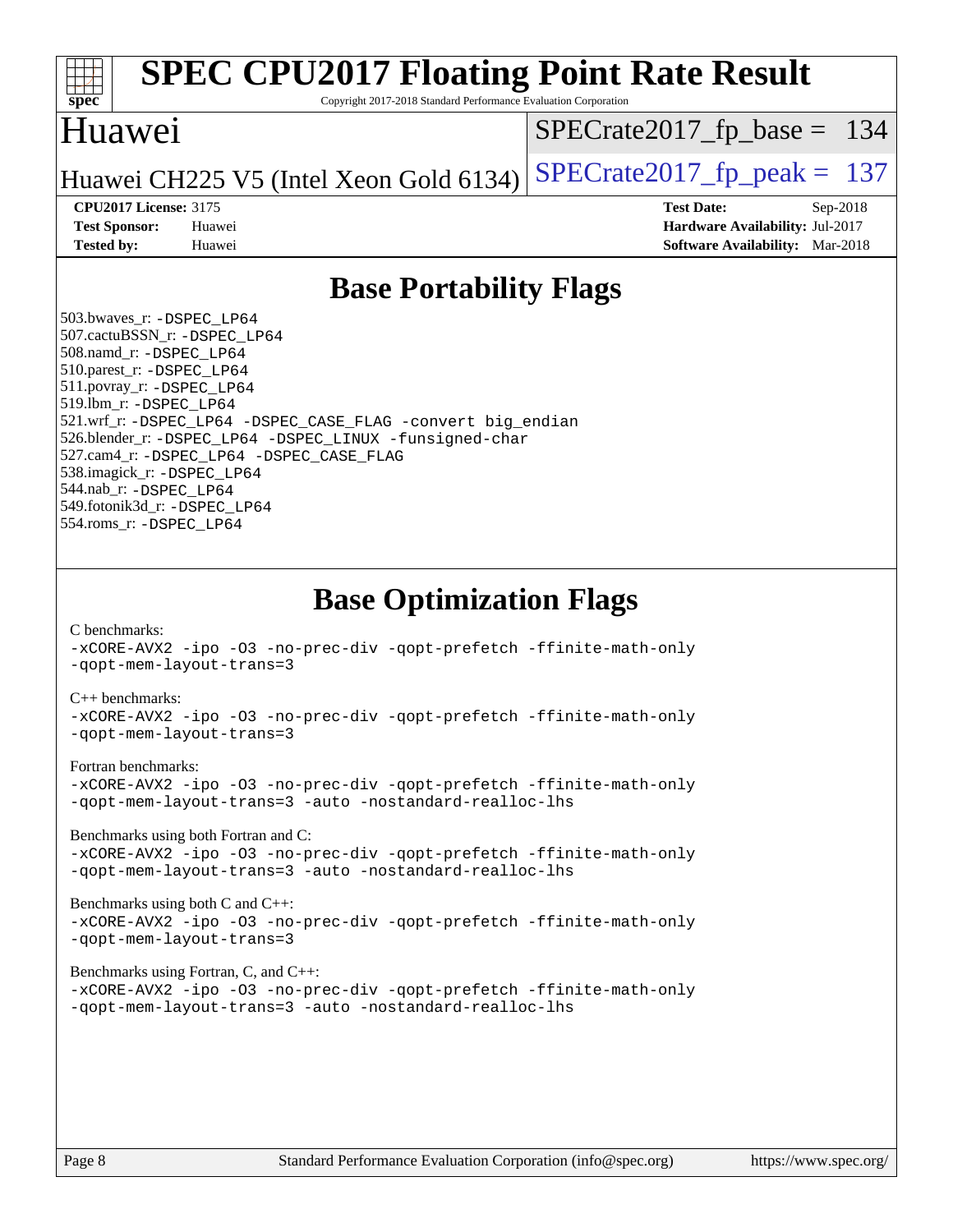| SI<br>oec |  |  |  |  |  |
|-----------|--|--|--|--|--|

Copyright 2017-2018 Standard Performance Evaluation Corporation

## Huawei

[SPECrate2017\\_fp\\_base =](http://www.spec.org/auto/cpu2017/Docs/result-fields.html#SPECrate2017fpbase) 134

Huawei CH225 V5 (Intel Xeon Gold 6134) SPECrate  $2017$  fp peak = 137

**[Tested by:](http://www.spec.org/auto/cpu2017/Docs/result-fields.html#Testedby)** Huawei **[Software Availability:](http://www.spec.org/auto/cpu2017/Docs/result-fields.html#SoftwareAvailability)** Mar-2018

**[CPU2017 License:](http://www.spec.org/auto/cpu2017/Docs/result-fields.html#CPU2017License)** 3175 **[Test Date:](http://www.spec.org/auto/cpu2017/Docs/result-fields.html#TestDate)** Sep-2018 **[Test Sponsor:](http://www.spec.org/auto/cpu2017/Docs/result-fields.html#TestSponsor)** Huawei **[Hardware Availability:](http://www.spec.org/auto/cpu2017/Docs/result-fields.html#HardwareAvailability)** Jul-2017

## **[Peak Compiler Invocation](http://www.spec.org/auto/cpu2017/Docs/result-fields.html#PeakCompilerInvocation)**

[C benchmarks:](http://www.spec.org/auto/cpu2017/Docs/result-fields.html#Cbenchmarks) [icc -m64 -std=c11](http://www.spec.org/cpu2017/results/res2018q4/cpu2017-20181007-09080.flags.html#user_CCpeak_intel_icc_64bit_c11_33ee0cdaae7deeeab2a9725423ba97205ce30f63b9926c2519791662299b76a0318f32ddfffdc46587804de3178b4f9328c46fa7c2b0cd779d7a61945c91cd35)

[C++ benchmarks:](http://www.spec.org/auto/cpu2017/Docs/result-fields.html#CXXbenchmarks) [icpc -m64](http://www.spec.org/cpu2017/results/res2018q4/cpu2017-20181007-09080.flags.html#user_CXXpeak_intel_icpc_64bit_4ecb2543ae3f1412ef961e0650ca070fec7b7afdcd6ed48761b84423119d1bf6bdf5cad15b44d48e7256388bc77273b966e5eb805aefd121eb22e9299b2ec9d9)

[Fortran benchmarks](http://www.spec.org/auto/cpu2017/Docs/result-fields.html#Fortranbenchmarks): [ifort -m64](http://www.spec.org/cpu2017/results/res2018q4/cpu2017-20181007-09080.flags.html#user_FCpeak_intel_ifort_64bit_24f2bb282fbaeffd6157abe4f878425411749daecae9a33200eee2bee2fe76f3b89351d69a8130dd5949958ce389cf37ff59a95e7a40d588e8d3a57e0c3fd751)

[Benchmarks using both Fortran and C:](http://www.spec.org/auto/cpu2017/Docs/result-fields.html#BenchmarksusingbothFortranandC) [ifort -m64](http://www.spec.org/cpu2017/results/res2018q4/cpu2017-20181007-09080.flags.html#user_CC_FCpeak_intel_ifort_64bit_24f2bb282fbaeffd6157abe4f878425411749daecae9a33200eee2bee2fe76f3b89351d69a8130dd5949958ce389cf37ff59a95e7a40d588e8d3a57e0c3fd751) [icc -m64 -std=c11](http://www.spec.org/cpu2017/results/res2018q4/cpu2017-20181007-09080.flags.html#user_CC_FCpeak_intel_icc_64bit_c11_33ee0cdaae7deeeab2a9725423ba97205ce30f63b9926c2519791662299b76a0318f32ddfffdc46587804de3178b4f9328c46fa7c2b0cd779d7a61945c91cd35)

[Benchmarks using both C and C++](http://www.spec.org/auto/cpu2017/Docs/result-fields.html#BenchmarksusingbothCandCXX): [icpc -m64](http://www.spec.org/cpu2017/results/res2018q4/cpu2017-20181007-09080.flags.html#user_CC_CXXpeak_intel_icpc_64bit_4ecb2543ae3f1412ef961e0650ca070fec7b7afdcd6ed48761b84423119d1bf6bdf5cad15b44d48e7256388bc77273b966e5eb805aefd121eb22e9299b2ec9d9) [icc -m64 -std=c11](http://www.spec.org/cpu2017/results/res2018q4/cpu2017-20181007-09080.flags.html#user_CC_CXXpeak_intel_icc_64bit_c11_33ee0cdaae7deeeab2a9725423ba97205ce30f63b9926c2519791662299b76a0318f32ddfffdc46587804de3178b4f9328c46fa7c2b0cd779d7a61945c91cd35)

[Benchmarks using Fortran, C, and C++:](http://www.spec.org/auto/cpu2017/Docs/result-fields.html#BenchmarksusingFortranCandCXX) [icpc -m64](http://www.spec.org/cpu2017/results/res2018q4/cpu2017-20181007-09080.flags.html#user_CC_CXX_FCpeak_intel_icpc_64bit_4ecb2543ae3f1412ef961e0650ca070fec7b7afdcd6ed48761b84423119d1bf6bdf5cad15b44d48e7256388bc77273b966e5eb805aefd121eb22e9299b2ec9d9) [icc -m64 -std=c11](http://www.spec.org/cpu2017/results/res2018q4/cpu2017-20181007-09080.flags.html#user_CC_CXX_FCpeak_intel_icc_64bit_c11_33ee0cdaae7deeeab2a9725423ba97205ce30f63b9926c2519791662299b76a0318f32ddfffdc46587804de3178b4f9328c46fa7c2b0cd779d7a61945c91cd35) [ifort -m64](http://www.spec.org/cpu2017/results/res2018q4/cpu2017-20181007-09080.flags.html#user_CC_CXX_FCpeak_intel_ifort_64bit_24f2bb282fbaeffd6157abe4f878425411749daecae9a33200eee2bee2fe76f3b89351d69a8130dd5949958ce389cf37ff59a95e7a40d588e8d3a57e0c3fd751)

**[Peak Portability Flags](http://www.spec.org/auto/cpu2017/Docs/result-fields.html#PeakPortabilityFlags)**

Same as Base Portability Flags

## **[Peak Optimization Flags](http://www.spec.org/auto/cpu2017/Docs/result-fields.html#PeakOptimizationFlags)**

[C benchmarks](http://www.spec.org/auto/cpu2017/Docs/result-fields.html#Cbenchmarks):

| Page 9                                  | Standard Performance Evaluation Corporation (info@spec.org)                                                               | https://www.spec.org/ |
|-----------------------------------------|---------------------------------------------------------------------------------------------------------------------------|-----------------------|
|                                         | (Continued on next page)                                                                                                  |                       |
|                                         | 510.parest_r: -xCORE-AVX2 -ipo -03 -no-prec-div -qopt-prefetch<br>-ffinite-math-only -gopt-mem-layout-trans=3             |                       |
| -qopt-mem-layout-trans=3                | $508$ .namd_r: -prof-gen(pass 1) -prof-use(pass 2) -ipo -xCORE-AVX2 -03<br>-no-prec-div -qopt-prefetch -ffinite-math-only |                       |
| $C_{++}$ benchmarks:                    |                                                                                                                           |                       |
| $544 \text{.nab}$ r: basepeak = yes     |                                                                                                                           |                       |
| $538.\text{imagick}_r$ : basepeak = yes |                                                                                                                           |                       |
| -qopt-mem-layout-trans=3                | $519.$ lbm_r: -prof-qen(pass 1) -prof-use(pass 2) -ipo -xCORE-AVX2 -03<br>-no-prec-div -qopt-prefetch -ffinite-math-only  |                       |
|                                         |                                                                                                                           |                       |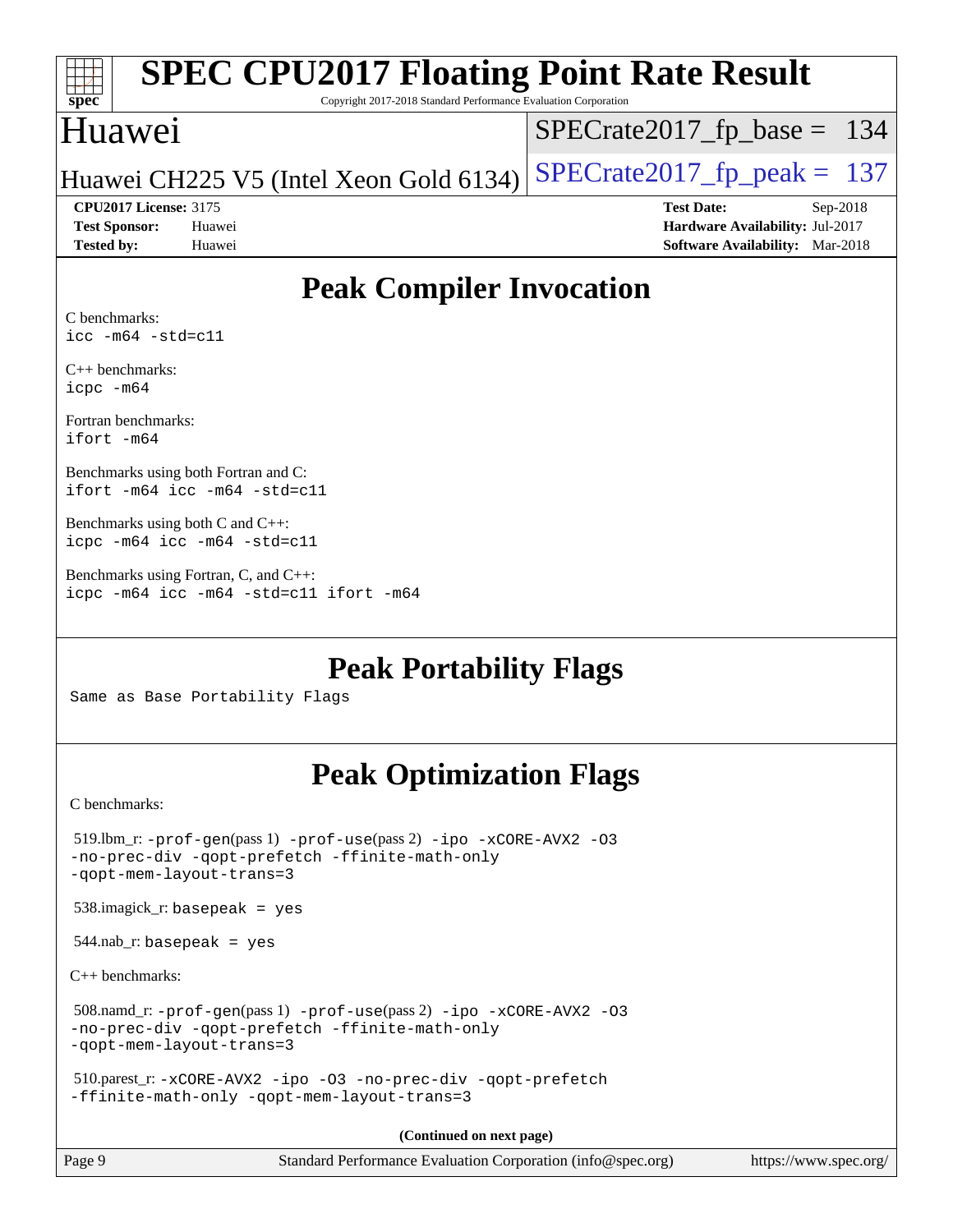

The flags files that were used to format this result can be browsed at

<http://www.spec.org/cpu2017/flags/Intel-ic18.0-official-linux64.2017-12-21.html> <http://www.spec.org/cpu2017/flags/Huawei-Platform-Settings-SKL-V1.9-revC.html>

You can also download the XML flags sources by saving the following links: <http://www.spec.org/cpu2017/flags/Intel-ic18.0-official-linux64.2017-12-21.xml> <http://www.spec.org/cpu2017/flags/Huawei-Platform-Settings-SKL-V1.9-revC.xml>

Page 10 Standard Performance Evaluation Corporation [\(info@spec.org\)](mailto:info@spec.org) <https://www.spec.org/>